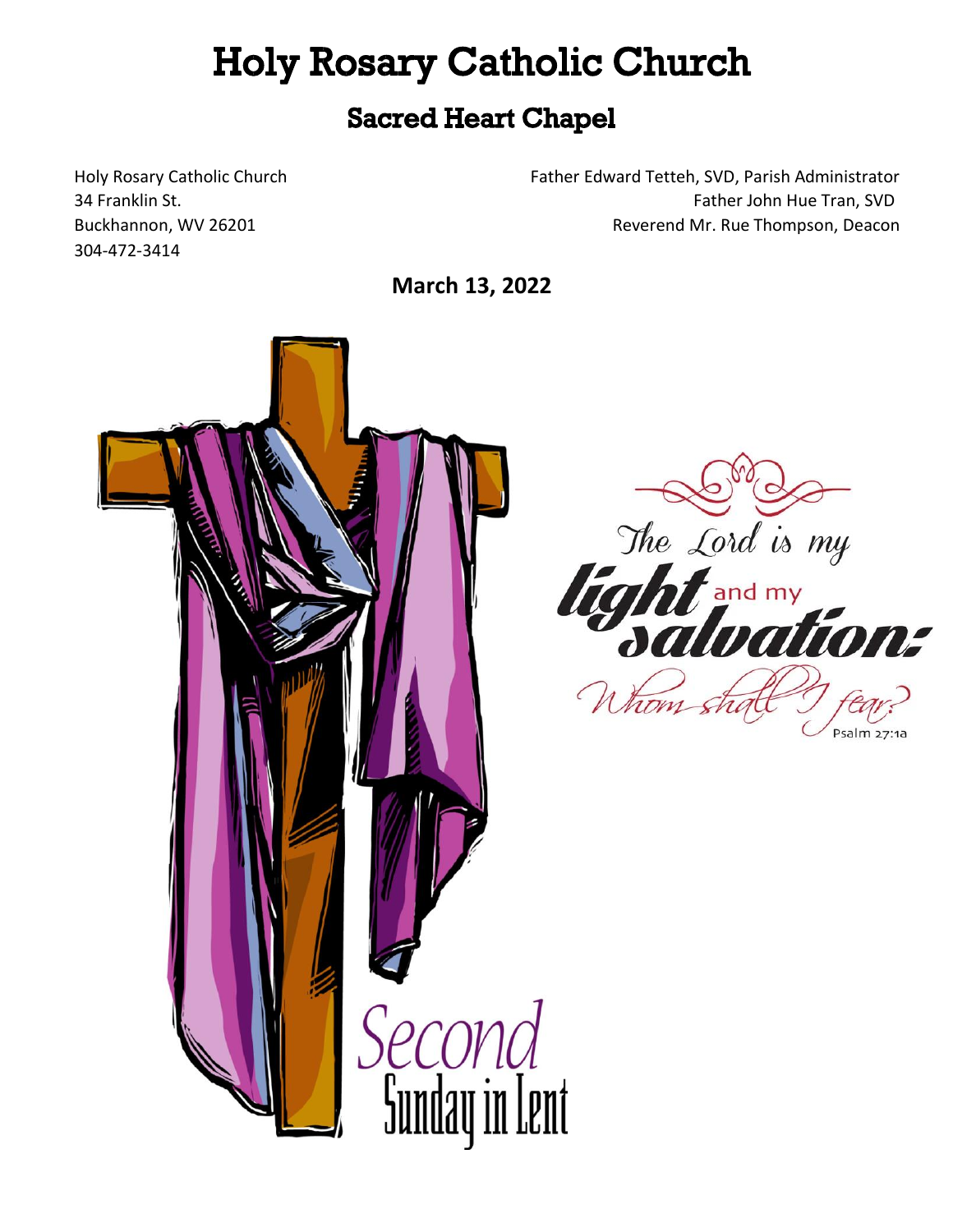#### **2nd Sunday of Lent**

here is so much wisdom in the first commandment. The daily demands of life, current political ideologies and dynamics, social Final Barnety of Editor<br>
here is so much wisdom in the first<br>
commandment. The daily demands of life,<br>
political ideologies and dynamics, social<br>
expectations, corporate philosophies, and even technology can easily become lesser gods. We can find ourselves beholden to and held captive by these secular constructs and systems. Even for those who profess a faith in the one true God, these lesser, attractive but false gods are a temptation. Being overly preoccupied and even obsessed with the state of our present lives, we lose sight of our real destiny and purpose.

 Jesus showed his disciples a glimpse of this destiny when he was transfigured before their eyes. In fact,

Peter was so caught up in the brilliance, awe, and sacredness of these fleeting moments that he wanted to extend them as long as possible. Wonderful things happen when we leave our illusions and discover something that is true. This is why creating some sacred space in our lives for reflection, prayer, renewal, refreshment, centering ourselves, and disconnecting from the noise is so important. It shows us how false and shallow our lives can be and what is really of importance. Do you create some kind of sacred space in your life? Lent is a perfect time to do so.

 St. Irenaeus, one of the early fathers and martyrs of the Catholic Church, said that, "he who was the Son of God became the Son of Man that man … might become the son of God." We mistakenly believe that life is all about us. It's not. Ours is a journey of transformation in which we become more and more one with the mind of Christ and Christ himself. St. Augustine saw this same

transformation occurring when the Eucharist is received. In receiving the Eucharist, we become what we eat, the Body of Christ. Honestly acknowledging false gods that we cling to can open the door for God to show us the wholeness and holiness to which we are called. Take time to discover the sacred. When we do, we will want to stay there for a while. Then, when we return to our personal affairs, we will see more clearly. ©LPi

#### **Penance Service**

Holy Rosary Parish-Monday, March 21 @ 6:30 pm St. Brendan Parish( Elkins) Mon. March 28 @ 6:30 pm

#### **Lent at Holy Rosary**

**Prayer:** We have several prayer aids available for you during Lent. Pick up your copy *of Daily Reflections for Lent, The Word Among Us,* or the SVD magazine at the doors of the church. Many devotions can be found online at USCCB.org.

**Almsgiving:** We are encouraged during Lent to consider almsgiving along with our prayer and fasting. This year, we have two specific causes we would like to focus on for Lenten giving, and we will have special baskets for each one during Lent:

**Easter Basket Items for Parish House:** We will focus on collecting instant mashed potatoes or boxed scalloped potatoes, canned veggies (any kind is fine)



CHRIST BE WITH ME. **CHRIST WITHIN ME.** CHRIST BEHIND ME. CHRIST BEFORE ME. CHRIST IN ... FRIEND AND STRANGER.



and boxed brownie mix. Please have your donations in by April 3. **Diaper Bank:** Let's replenish our Diaper Bank with 3 specific items this Lent. We are in need of baby wipes, diapers in size 5 and 6, and Pull-Ups. Thanks for helping the little ones!

#### **Friday Mass and Stations of the Cross**

Please note that during Lent, ALL MASSES on Fridays will begin at 6:30 p.m. in the church. Stations of the Cross will immediately follow the Mass at 7 p.m.

**Masks are Now Optional** Bishop Mark has now suggested that face masks are optional for the Diocese of Wheeling-Charleston. If you feel comfortable wearing a mask, please continue to do so.

> **Diocesan Year of St. Joseph Concludes March 19**

Make plans now to join fellow faithful from around the Diocese of Wheeling-Charleston in Charleston March 18-19 to celebrate the conclusion of the Year of Saint Joseph. The festivities in honor of the Guardian of the Redeemer and Spouse of the Blessed Virgin Mary will begin with an Evening of Music and Prayer to Saint Joseph at 7 pm, Friday, March 18, at the Saint John XXIII Pastoral Center, 100 Hodges Road, Charleston. The events will move to the Basilica of the Co-Cathedral of the Sacred Heart, 1032 Virginia Street, Charleston,on Saturday, March 19, beginning at 9:30 am, and concluding with a Closing Mass with Bishop Mark Brennan at 3pm. "May our faith in God and our devotion to His great servant, St. Joseph, bring us closer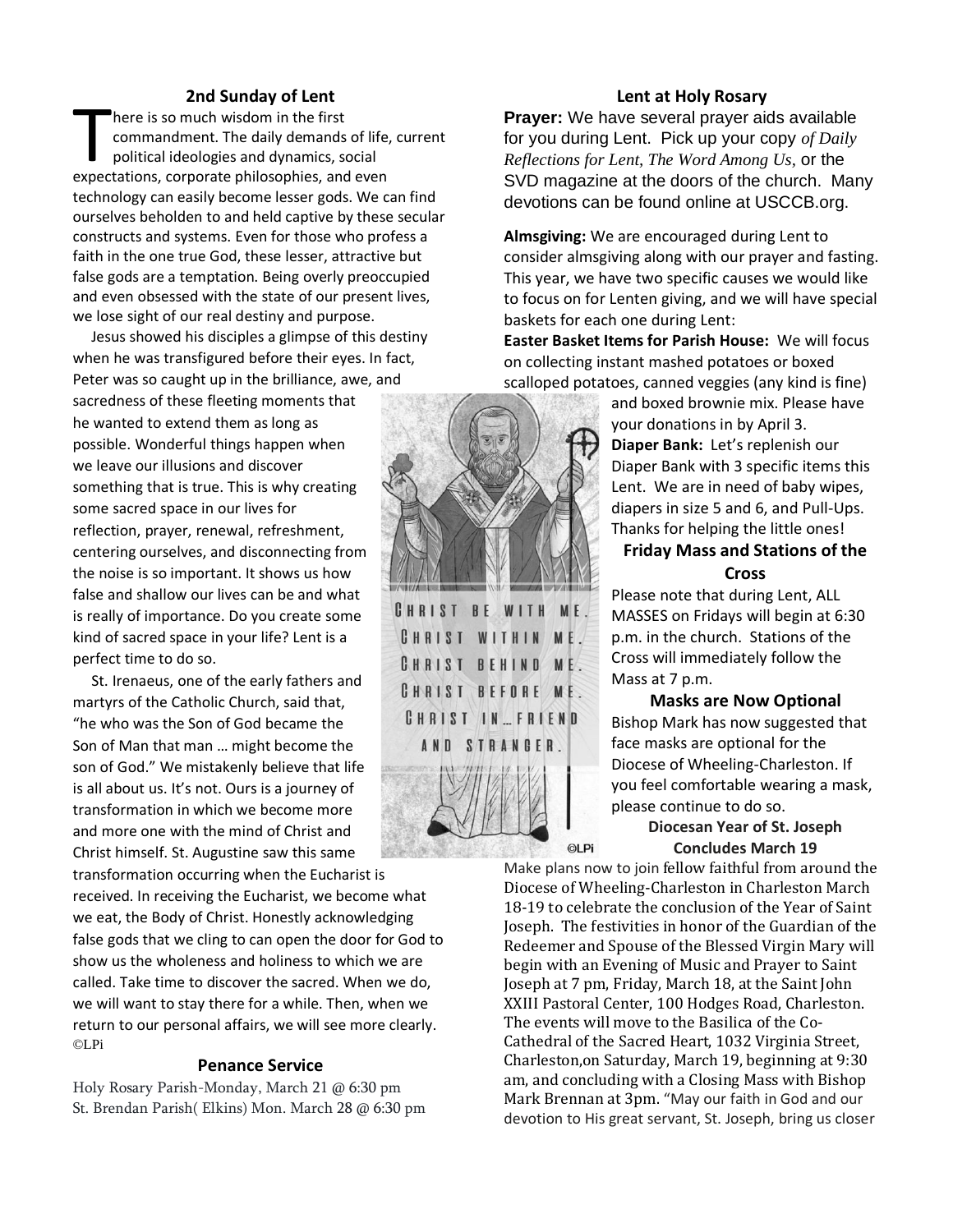to Jesus Christ and one another," Bishop Mark Brennan said. Registration for the events is required and can be made by visiting https://dwc.org/pilgrimage/.

#### **Pastoral Council Meeting**

March 15 is the next meeting of the Holy Rosary Pastoral Council in the parish hall, 6:30 p.m. If you have ideas or concerns, please contact any Pastoral Council member: Charlie Malcolm, Jerry Moore, Tracy Murphy, John Weber, or Mary Hendricks, along with Fr. Ed and Fr. John.

**Second Collection for March 19 and 20** A special second collection is scheduled for March 19- 20 to support the Priests' Health and Retirement benefits to retired priests of the Diocese of Wheeling-Charleston. Please take a moment to reflect on the many years of service by our priests and how we can take this opportunity to thank the in a very particular way with a gift to the PHRA collection.

#### **Soul Core is Back!**

SoulCore will be held in Marist Hall on Saturday, March 19, 2022 at 9:00 a.m. Join us!

#### Our Diaper Bank is Back!

Thank you for supporting our Holy Rosary Diaper Bank! We distribute diapers once per week at the Parish House with the help of our faithful volunteers from Holy Rosary. At the present time, we need baby wipes, diapers in sizes 5 and 6, and Pull-Ups. You may drop your donations off in Marist Hall. Diapers will be distributed from Crosslines on Thursdays from 9:30 a.m. until noon. Thanks for helping with this important ministry!

#### **Liturgy Committee Meeting**

This meeting will be held at 9 am in the parish meeting room on Tuesday, March 15.

#### **Knights Of Columbus Council 603 Father Mark T. Gallipeau Scholarship**

The Elkins Council 603 of the Knights of Columbus is pleased to announce the 2022 Father Mark T. Gallipeau High School scholarship. The Elkins Council 603 is offering one (1) scholarship to an active catholic High School senior. Applications are open to all active members of the Holy Rosary, Saint Patrick's of Coalton, or Saint Brendan's parish. One (1) \$2000.00 scholarship will be awarded (divided into 4 \$500.00 payments over four years as long as the student is enrolled in a full time program). The Father Mark T. Gallipeau Memorial Scholarship is intended to recognize a catholic student High School senior who has demonstrated commitment to their school, church, community and exhibited academic achievement. The available scholarship is as follows:

•\$2000.00 for the **Father Mark T. Gallipeau Memorial Scholarship** is open to all active members of the Holy Rosary, Saint Patrick's of Coalton, or Saint Brendan's parish that are seniors in High School, with preference

given to the children and grandchildren of members of Council 603 **Exclusively for incoming freshmen who will be enrolled full-time in an accredited four year, two year, or technical program in the United States. Applications can be downloaded at: http://stbrendanwv.weebly.com/ DEADLINE: April 22, 2022**

**Last Week's Collection**

Envelopes: \$3,353 Loose: \$6 Ukraine: \$2,081 Attendance  $3/5 - 45$ 3/6 - 75



#### **Hearing Assistance Devices**

At this time we are still "tweaking" the sound on these devices. Please be patient with us.

**Celebrate With your Parish Family!** MARCH RIGHT UP WITH YOUR CELEBRATIONS!

Rachel Westfall – Mar. 4 Rue Thompson – Mar. 6 Sr. Francesca Lowis – Mar. 7 Rick Manspeaker – Mar. 8 Diane Poach – Mar. 9 Janine Robinson – Mar. 9 Jalna Jones – Mar. 11 ~Donnie Cox of Serenity Care Ho Cheryl Moore – Mar. 20 Aliyah Albright – Mar. 21 Jason Albright - Mar. 21 Krista Lewellyn - Mar. 24 Mark Cerullo – Mar. 28 Mike Derico – Mar. 28 Jerry Jones - Mar. 28

February 25. We wish him a happy birthday!

~Mary and Ralph Smith will celebrate their 52nd wedding anniversary on March 27. Congratulations and best wishes to you both!

#### **Please remember in your prayers:**

Rue Thompson, Butch Cain, Jalen Welcome, Tori Odom, Dolores Reynoso, Nina Stump, Kate Deasy, Linus Deasy, Rosemary Austin, Phil Halligan, Pat Dagneault, David Daignault, Randy Trent, Macyah Riley, Ellie McCarthy, Dee Boring, Duane Lohr, Christine Bengle, Frances Becke, Daphne Johnston, Josephine Baxa, Tony Derico, Gladys Tetteh.

#### **Please pray for men and women in the military. Please pray for those who have died.**

Please pray for our Homebound: Mary Stump,

Anna Stalnaker, Ron Frye, Rocenia Asbury, John Sneberger, Lorraine McLean, James McCartney, Nancy Beverlin, Shirley Linger, William McLean, Anna Powell, Barbara Elmore, Helena Bessinger, Virginia Cerullo, Alan and Jimmie Jo Simmon, Barbara Hillberry, Donnie Cox, Gladys Tetteh.

|          | Sat.<br><b>Mar. 12</b> | Sun. Mar. Sat.<br><b>13</b> |                   | Sun.<br>Mar. 19 Mar. 20 |
|----------|------------------------|-----------------------------|-------------------|-------------------------|
| Lectors  | Sr.<br>Francesca       | Pat. M.                     | Rachel<br>W.      | Andrea<br>E.            |
| Greeters | Mary B.                | Frank G.                    | Jerry &<br>Cheryl | Tracy<br>M.             |